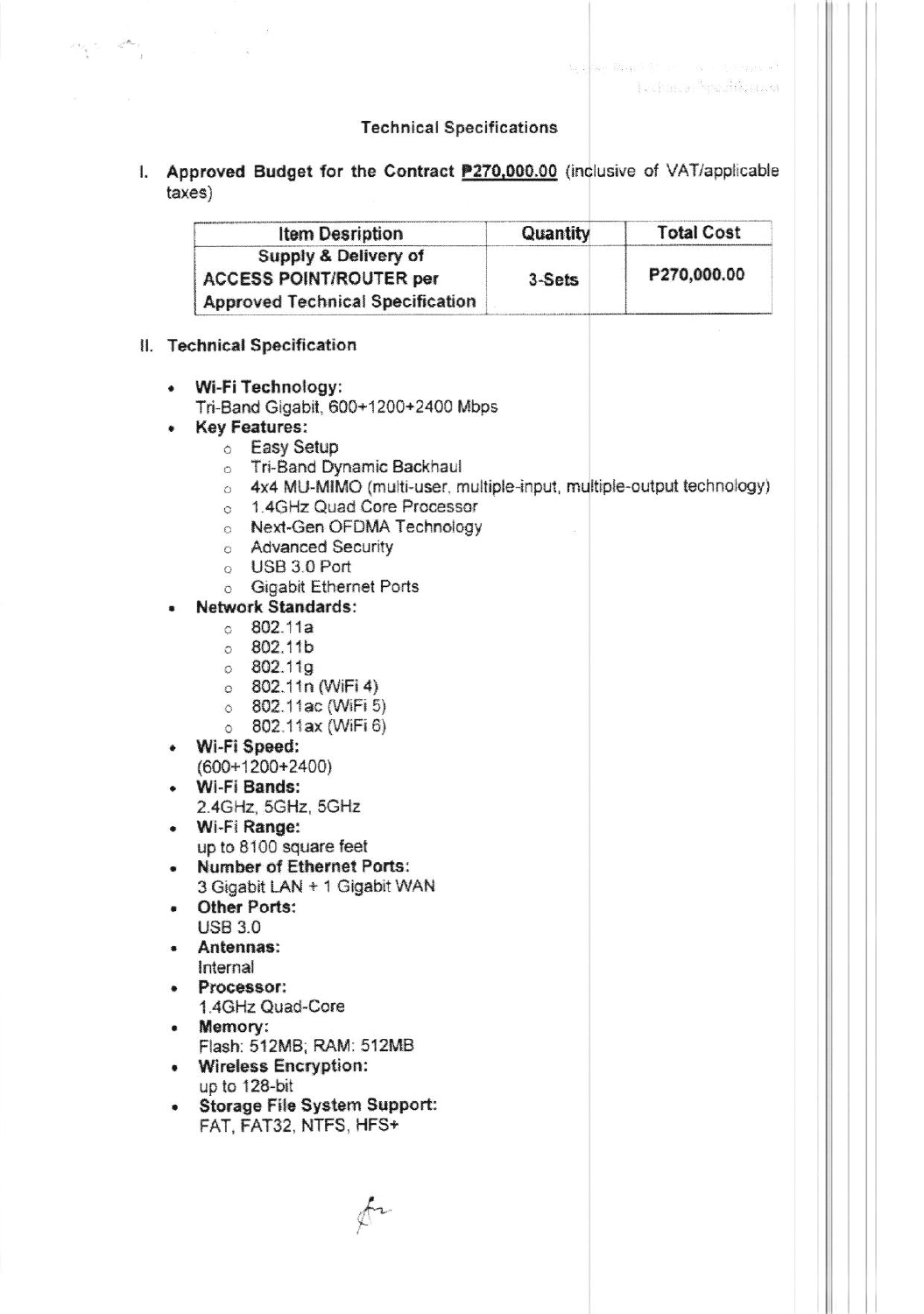- Easy Setup:
	- o Simple and secured App based set-up
	- o Required for set-up: (1) Internet connection with Modem. (2) Mobile device with Android 6.0.1 or iOS 11.4 and higher, Bluetooth preferred.
- **Security Features:** 
	- o WPA2
	- o WPA3
	- O WPA2 / WPA3 Mixed Mode
- Power Supply:  $12V/3A$

### III. WARRANTY:

Three (3) year from date of purchase.

#### IV. DELIVERY/COMPLETION PERIOD:

The above items/services should be delivered within 7 calendar days upon receipt of PO/NTP.

DELIVERY LOCATION: DBP Head Office, Sen. Gil Puyat corner Makati Avenue, Makati City

#### V. OTHER CONDITIONS (if applicable):

- Proof of PHILGEPS registration.
- Latest Mayors/Business permit
- Omnibus Sworn Statement

#### **VI. PAYMENT TERMS:**

- No Down Payment or Partial Payment.
- . Payment shall be processed upon complete delivery of above items.
- For every day of delay, 1/10 of 1% of the undelivered quantity shall be deducted from the payment in case the awarded supplier fails to comply with the Scope of Services on time.

Prepared by:

Recommended by:

 $u \alpha$ ,  $\mathcal{I}_{\psi}$ 

SM MARIO A. TORREFRANCA Head, PFMG-BPMU V

Approved By:

RODJAY F. PEDRIDO

**VP REBECGA G. REYES** Head, Network & Communications Mgt Dept.